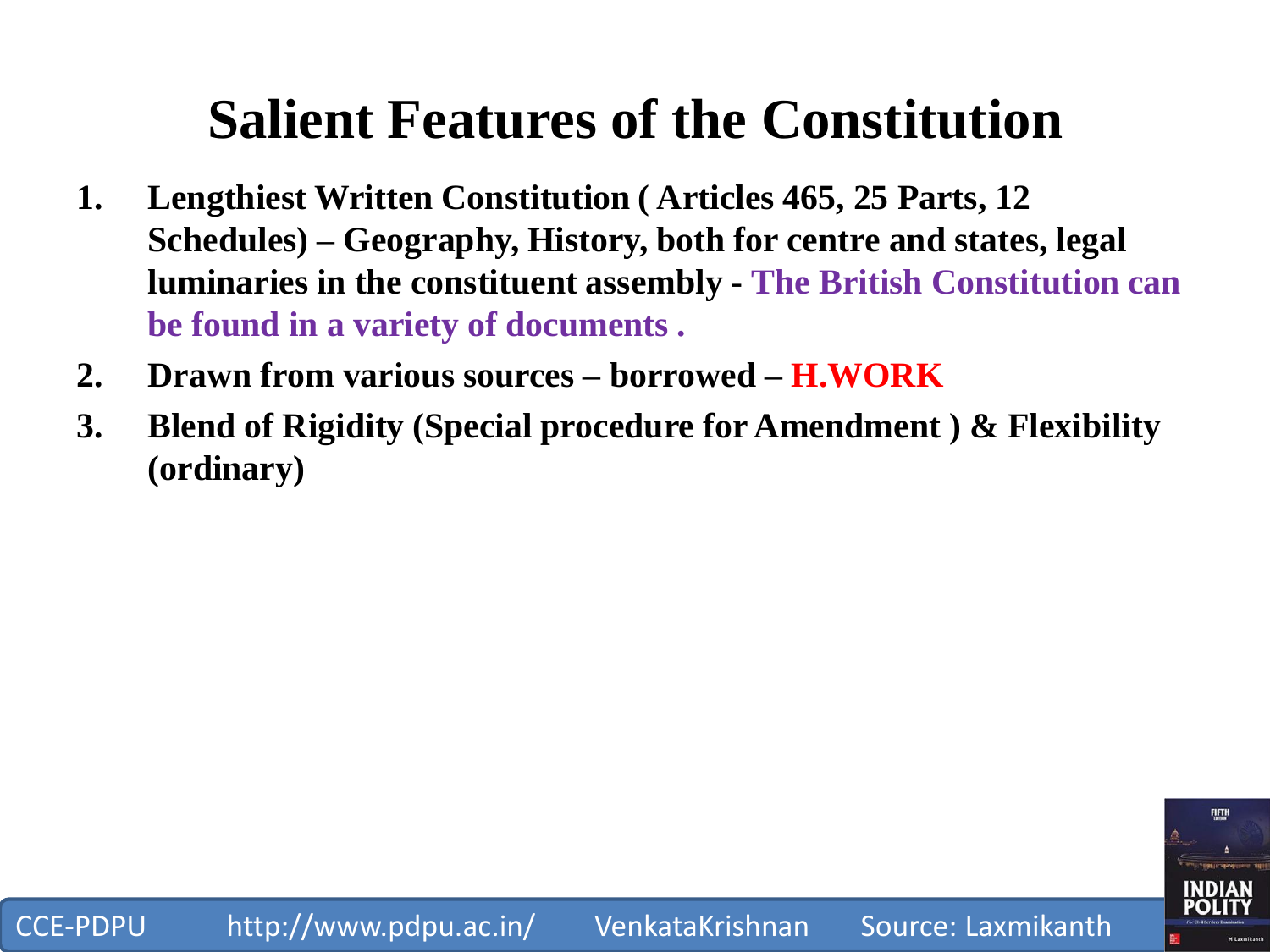**4. Federal System (1 + Many )with Unitary Bias (Many as 1)** 

**Federal**

**Two governments, Division of power, Written Constitution, Supremacy of the Constitution, Rigidity of the Constitution, Independent Judiciary, Bicameralism**

#### **Unitary**

**Strong Centre, Single Constitution, Single citizenship, Flexibility, Integrated Judiciary, Appointment of Governor, All India Services, Emergency Provisions**

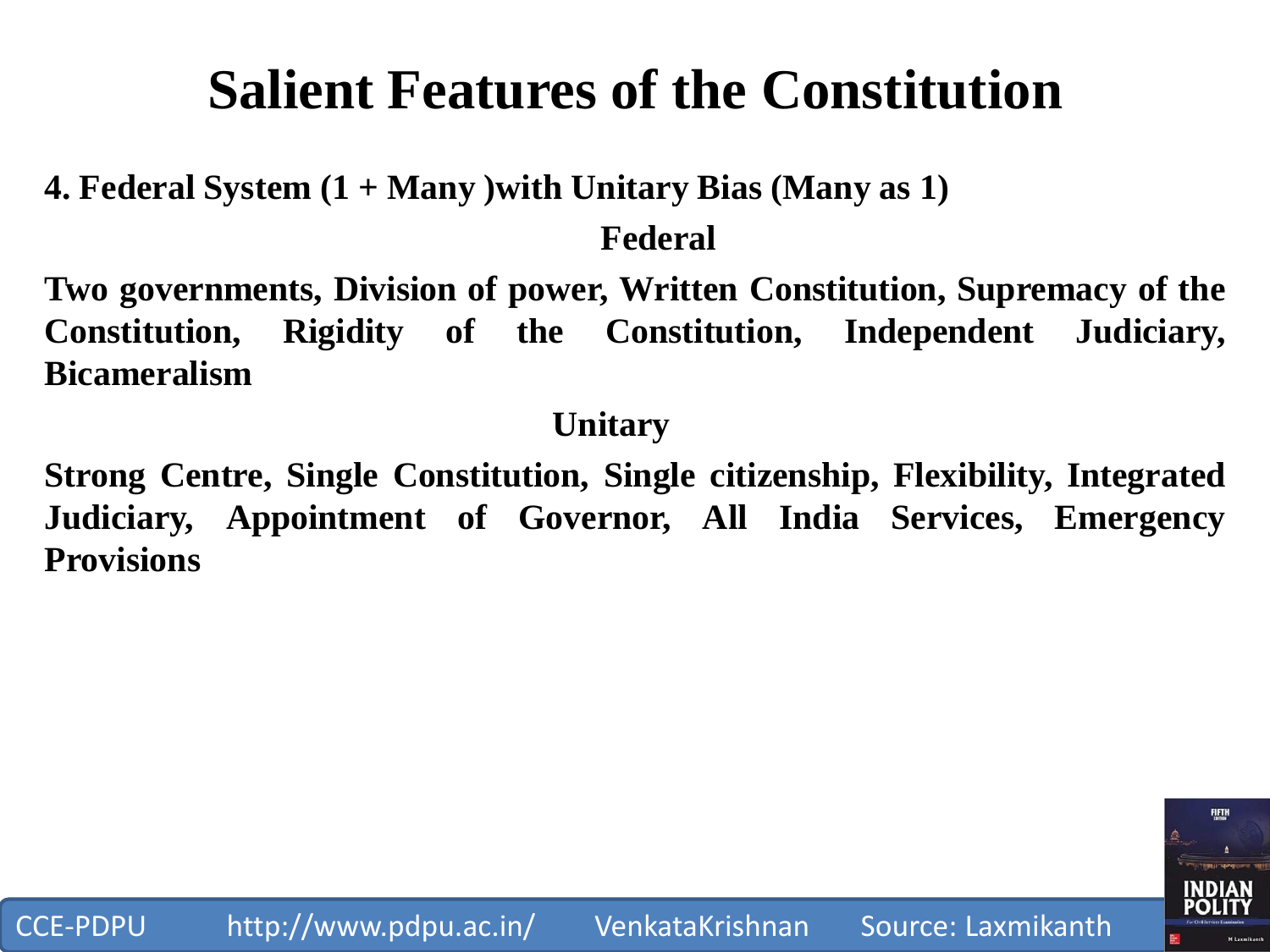**5. Parliamentary form of Government/ Responsible/ Cabinet Government/ Westminster Model/ – Cooperation & Coordination between legislature and executive [Presidential – Separation of Powers]**

#### **Parliamentary Form in India (Centre & States ) – Parliament not sovereign**

**Nominal & real executives, Majority party rule, Collective responsibility of the executive to legislature, Membership of the ministers in the legislature, Leadership of P.M or C.M, Dissolution of the lower house**

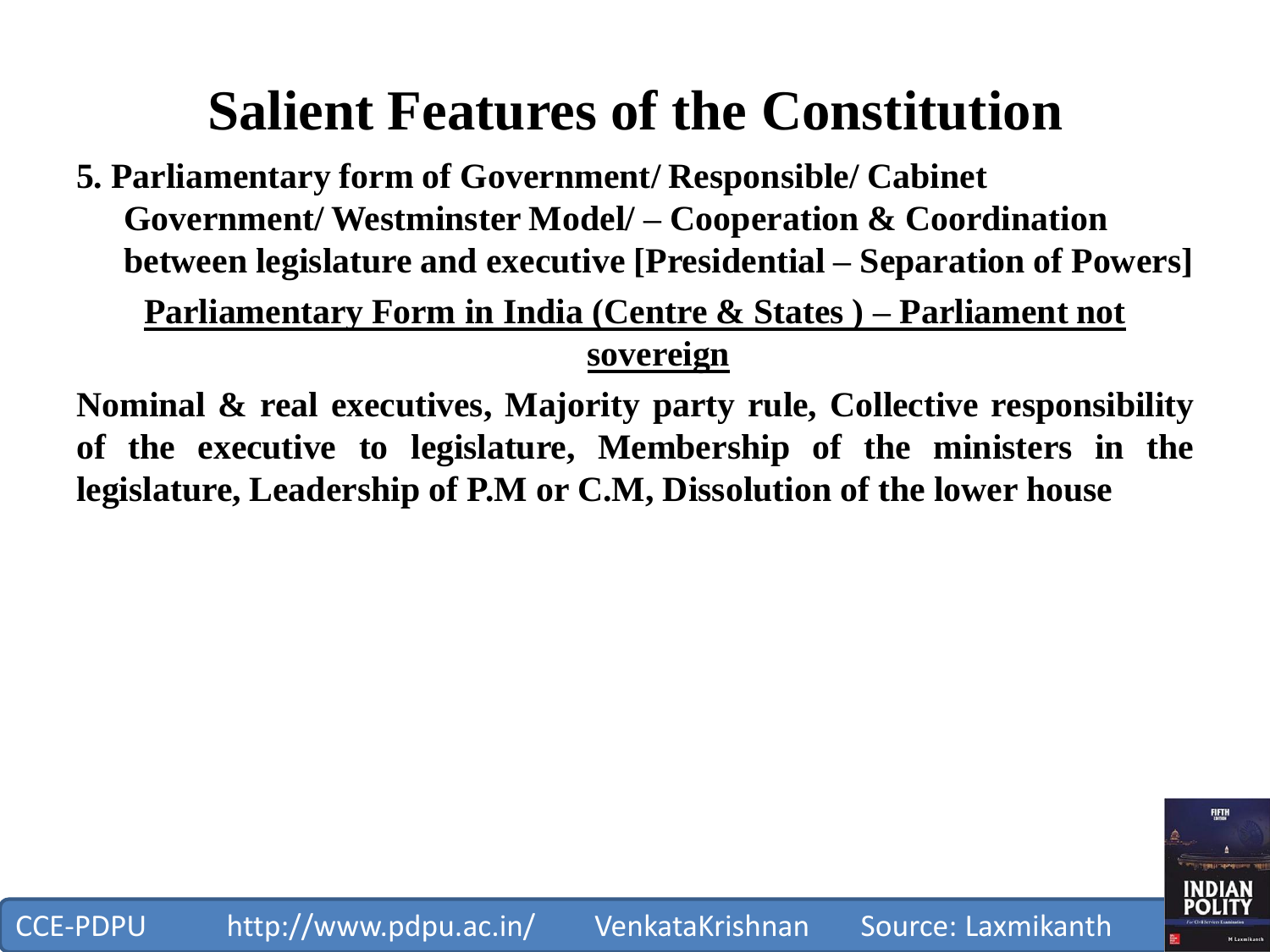- **6. Synthesis of Parliamentary Sovereignty (UK)and Judicial Supremacy (US)**
- **Due process of Law - Maneka Gandhi case in 1978 [Judiciary Upper Hand, US] Vs Procedure established by Law- Article 21 [Legislature Upper Hand, Japan ]**
- **7. Integrated and**

**Independent Judiciary**

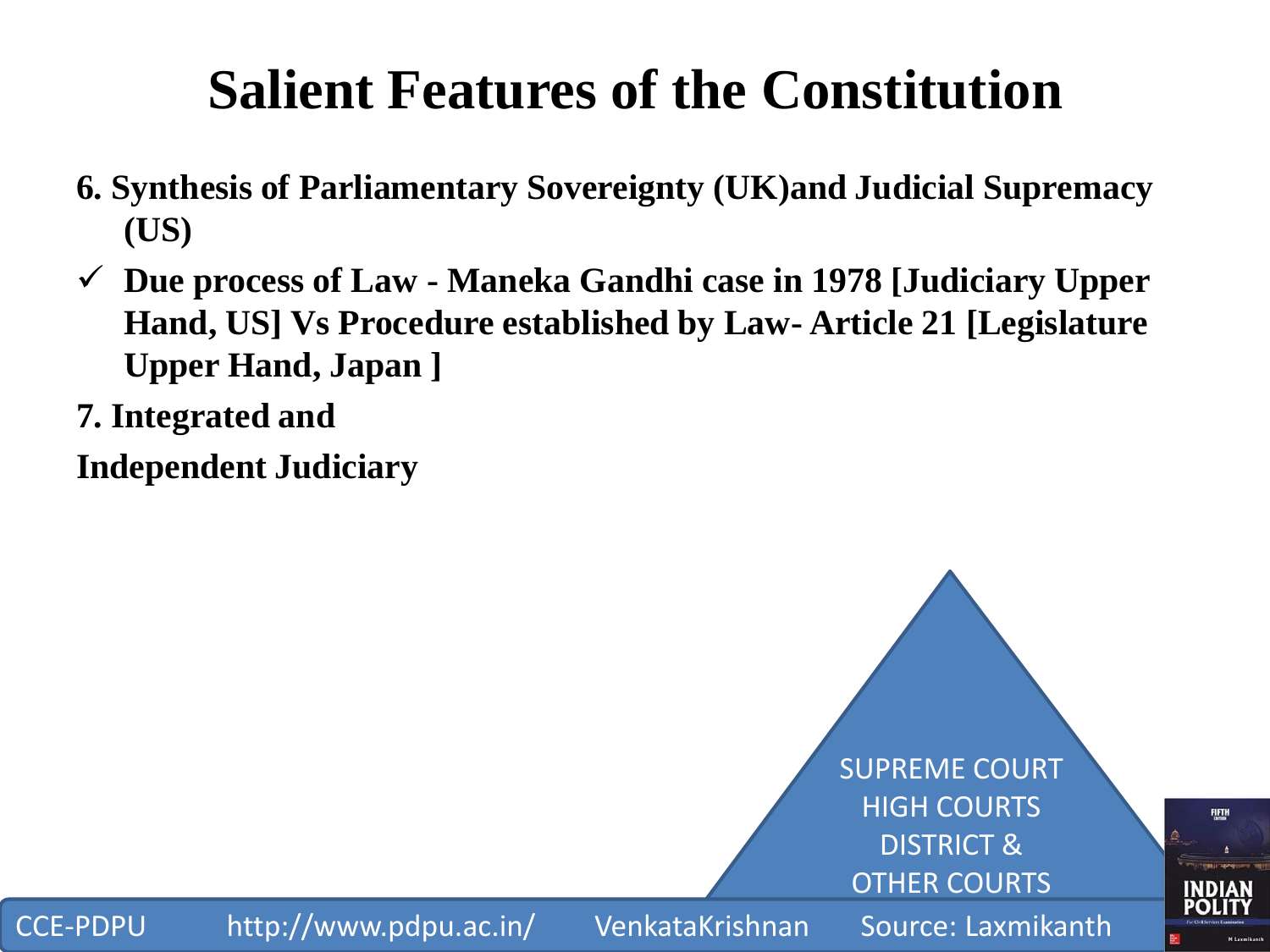- **8. Fundamental Rights – Not absolute & Not Sacrosanct**
- **9. DPSP – Directive Principles of State Policy**
- **10. Fundamental Duties**
- **11. A. Secular**
- **12. Universal Adult Franchise**
- **13. Single Citizenship**
- **14. Independent Bodies- Election Commission, Comptroller & Auditor General of India, UPSC & SPSCs – security of tenure, fixed service conditions, expenses charged on the Consolidated Fund of India…**
- **15. Emergency Provisions**
- **16.Three- tier government**

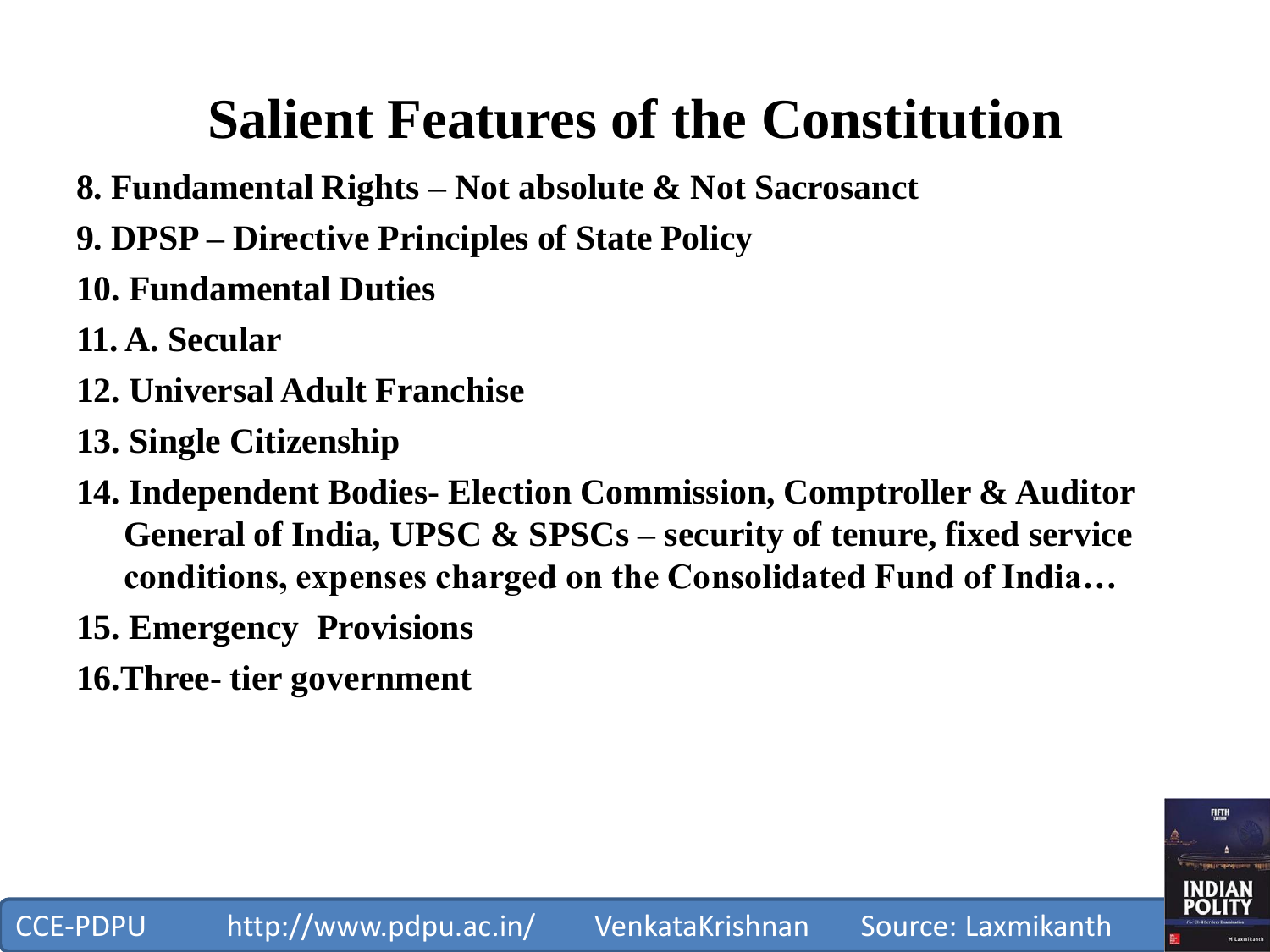# **Preamble – Introduction/Preface**

- **Objective Resolution – Nehru**
- **Nature of Indian State:** 
	- **Sovereign**
	- **Socialist [42nd AA in 1976, Democratic Socialism; blend of Marxism & Gandhism]**
	- **Secular [42nd AA in 1976, Positive Secularism]**
	- **Democratic : Doctrine of popular sovereignty [A referendum is a vote by all enrolled electors on a single political question question ex : On 2014 people in Scotland voted in a Referendum to remain in the United Kingdom, plebiscite The direct vote of all the members of an electorate on an important public question such as a change in the policy]**
	- **Republic : Elected Head of State /Political Sovereignty in the people – Up to 1956, Pakistan was British dominion.**

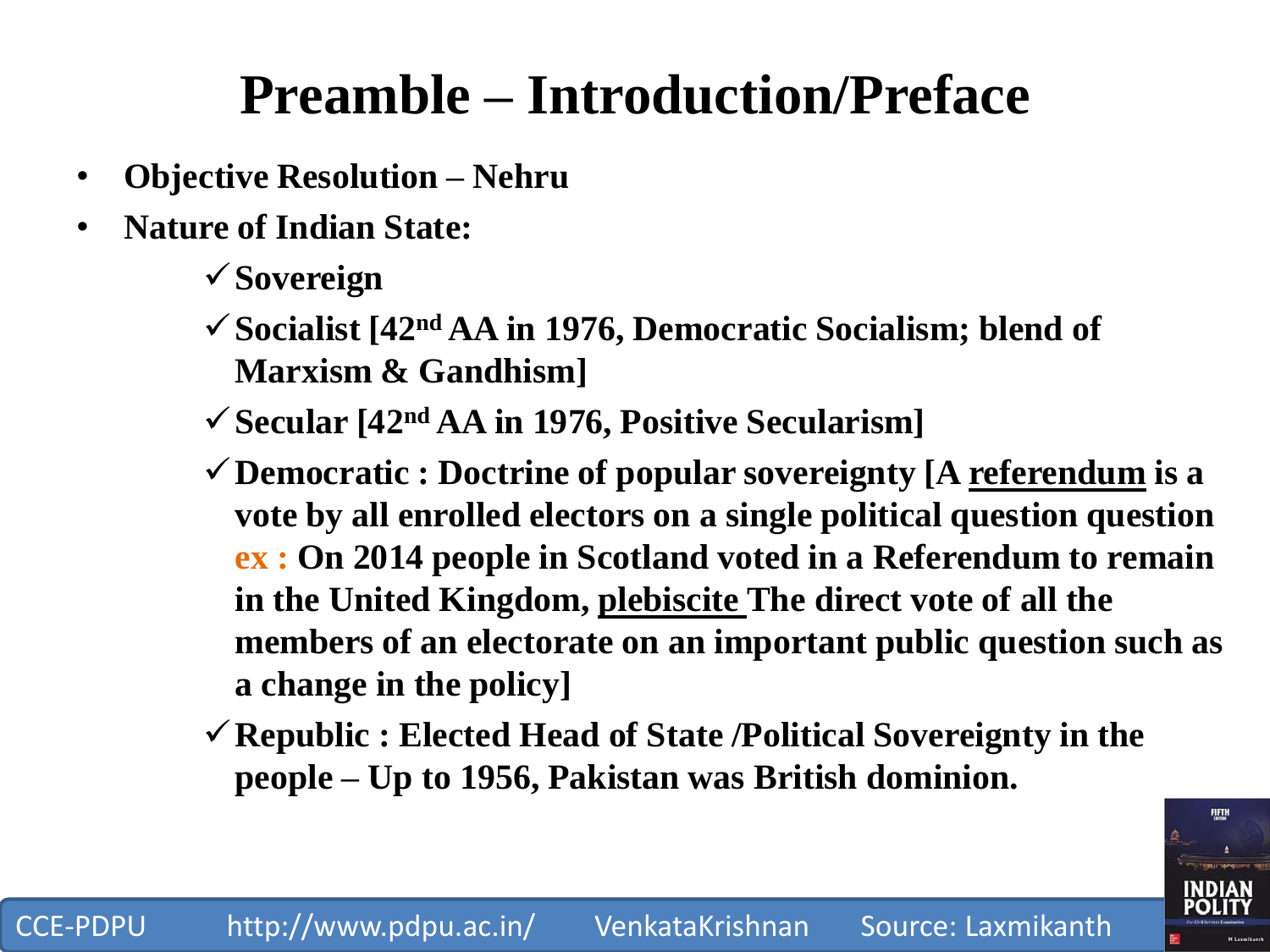# **Preamble – Introduction/Preface**

**Objectives:**

- **Justice: Social, Economic, Political – FRs, DPSP**
- **Liberty: Thought, Expression, Belief, Faith, Worship – FRs**
- **Equality : FRs, DPSP, Art. 325 & 326 [Elections]**
- **Fraternity: Single Citizenship, FDs, ‗Union of States'**

**Preamble part or not of the Constitution?- Supreme Court**

- **1960 – Berubari Union Case – NOT**
- **1973 – Kesavananda Bharathi Case – Part, Amendable**
- **1995 – LIC of India case – Part**

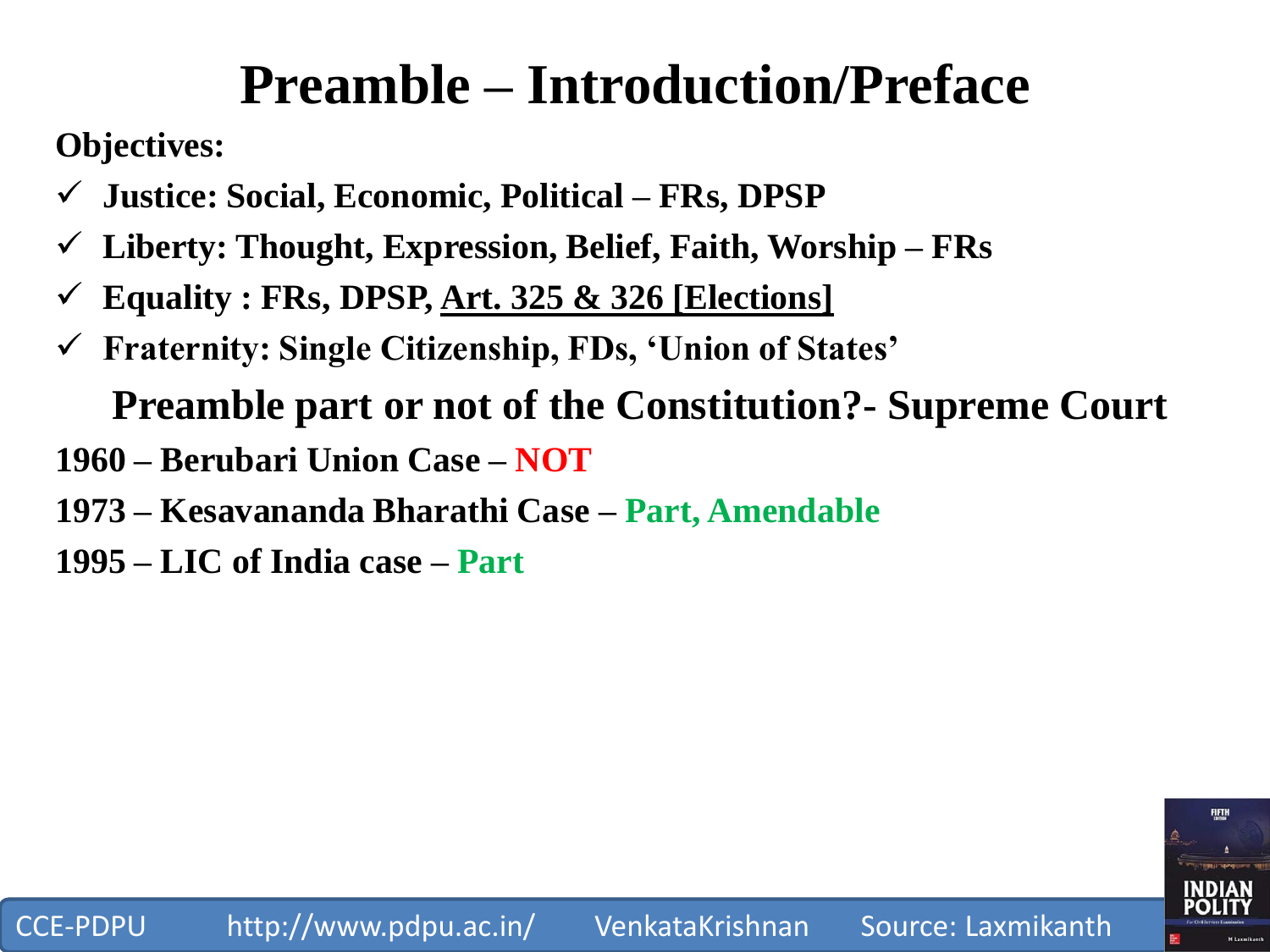# **Union and its Territory**

- **Art 1: India, that is Bharat – a Union of states**
- **States: 29 states – 29th Telangana state was inaugurated formally on 2014 – J&K – Special Provisions to MH, GJ, NL, AS, MA, AP, SK, MI, ARP – 5 th & 6 th schedules tribal areas**
- **UTs: 7**
- **Art 3: Internal readjustment of states – two conditions & 1 Note**
- **1. Prior recommendation of president**
- **2. Concern of concerned state legislature but, Not binding**

**Note: Art 2 & 3 not consider as amendment except cession to foreign State**

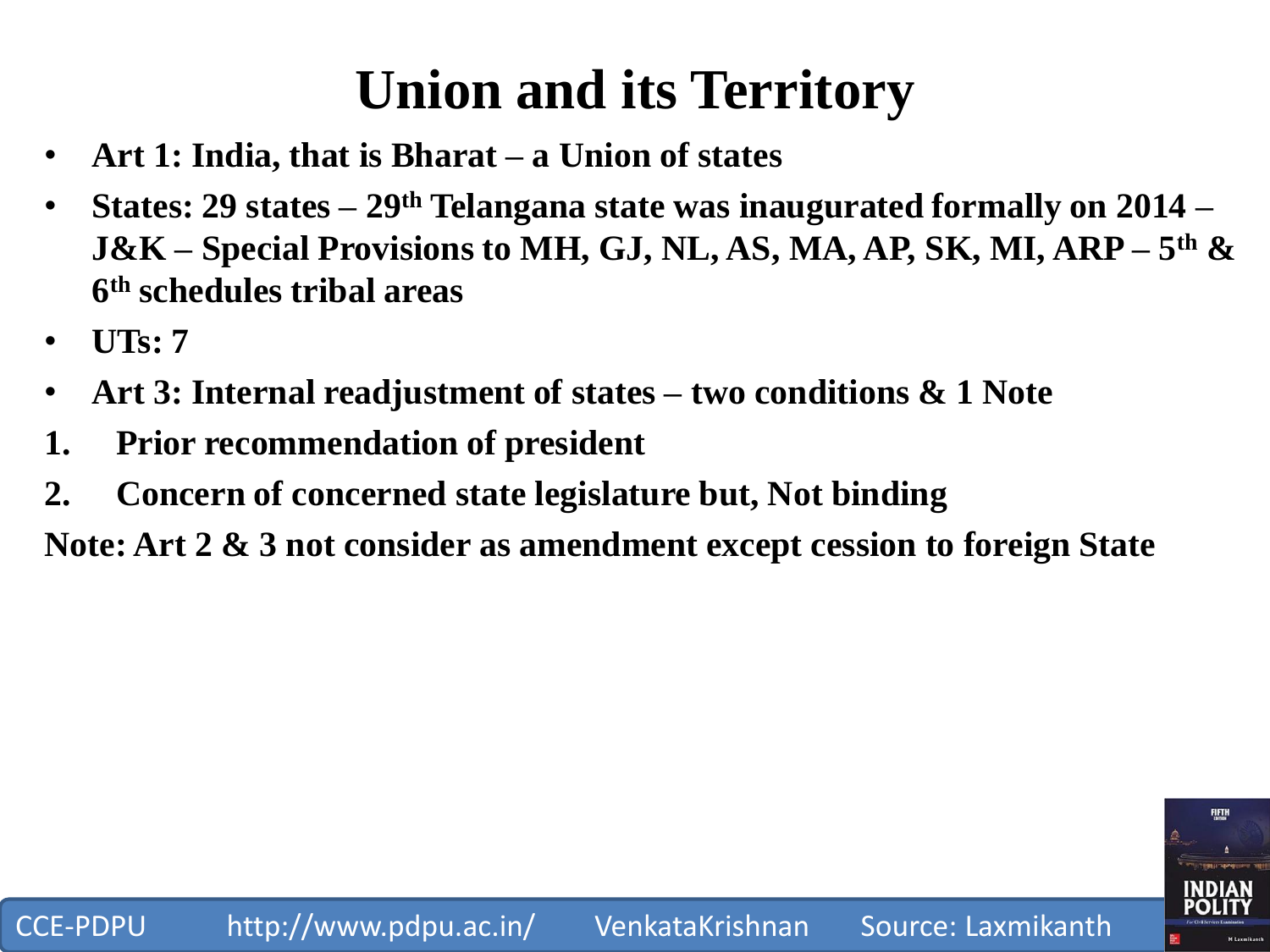### **Art 1 to 4: Union and its Territory**

- **Evolution of states & UTs**
- **Integration of Princely States – Hyderabad (police action), Junagadh (referendum) & Kashmir (instrument of accession)**
- **Demand for states on linguistic basis**
- **1948 – GoI appointed SK Dhar – administrative convenience**
- **1948 – Congress appointed JVP – reject language**
- **Death of Potti Sriramalu on hunger stirke – 1953 Andhra created**
- **1953 – AKP – accepted linguistics states – States Re-organisation Act, 1956 – 14 states & 6 UT**
- **1960 – Bombay – MH & GJ**
- **1963 – NL**
- **1966 – PJ & HY**
- **1972 – MA, T, ME**
- **1975 – SK – 36th AA**
- **1987 – MI, ARP, GO**
- **2000 – CH, UT, JH**

P<sub>1</sub>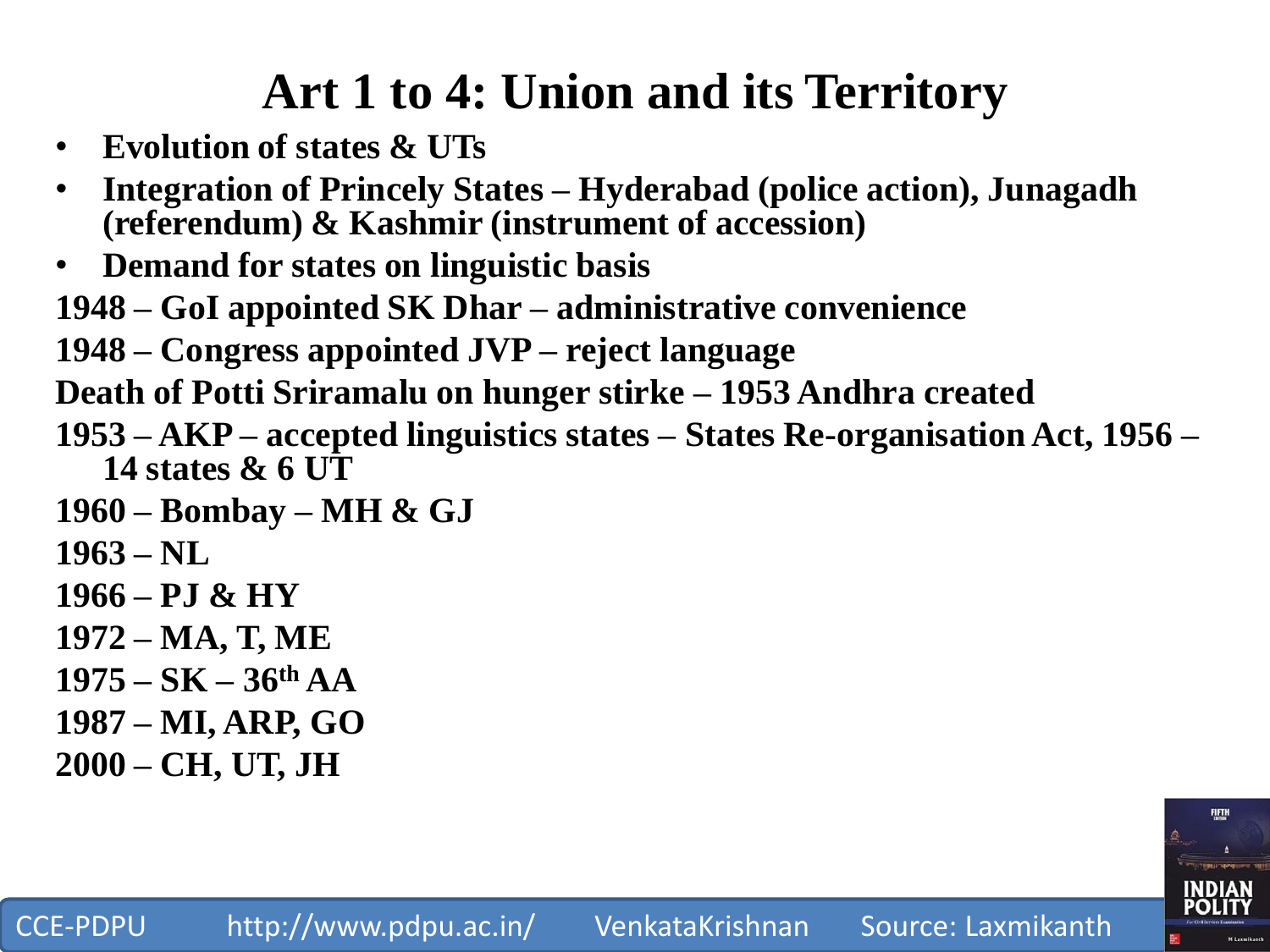#### **Art : 5 to 11 :Citizenship-Single Citizenship**

- **Citizens- Full members of Indian State and owe allegiance**
- **Constitutional provisions: Art 5 to 11, but not elaborate provisions**
- **Citizenship Act, 1955…Amended many times**
- **Indian Constitution does not restrict eligibility to the top constitutional offices of President and Vice-President to natural-born citizens. There is also no question of placing any such restriction on eligibility to become a Minister or Prime Minister or Chief Minister.**

•**Who is a refugee? A refugee is a person who has fled their own country because they have suffered human rights abuses or because of who they are or what they believe in. Their own government cannot or will not protect them and so they are forced to seek international protection.**

•**Who is an asylum seeker? An asylum-seeker is someone who has left their country in search of international protection, but is yet to be recognized as a refugee.**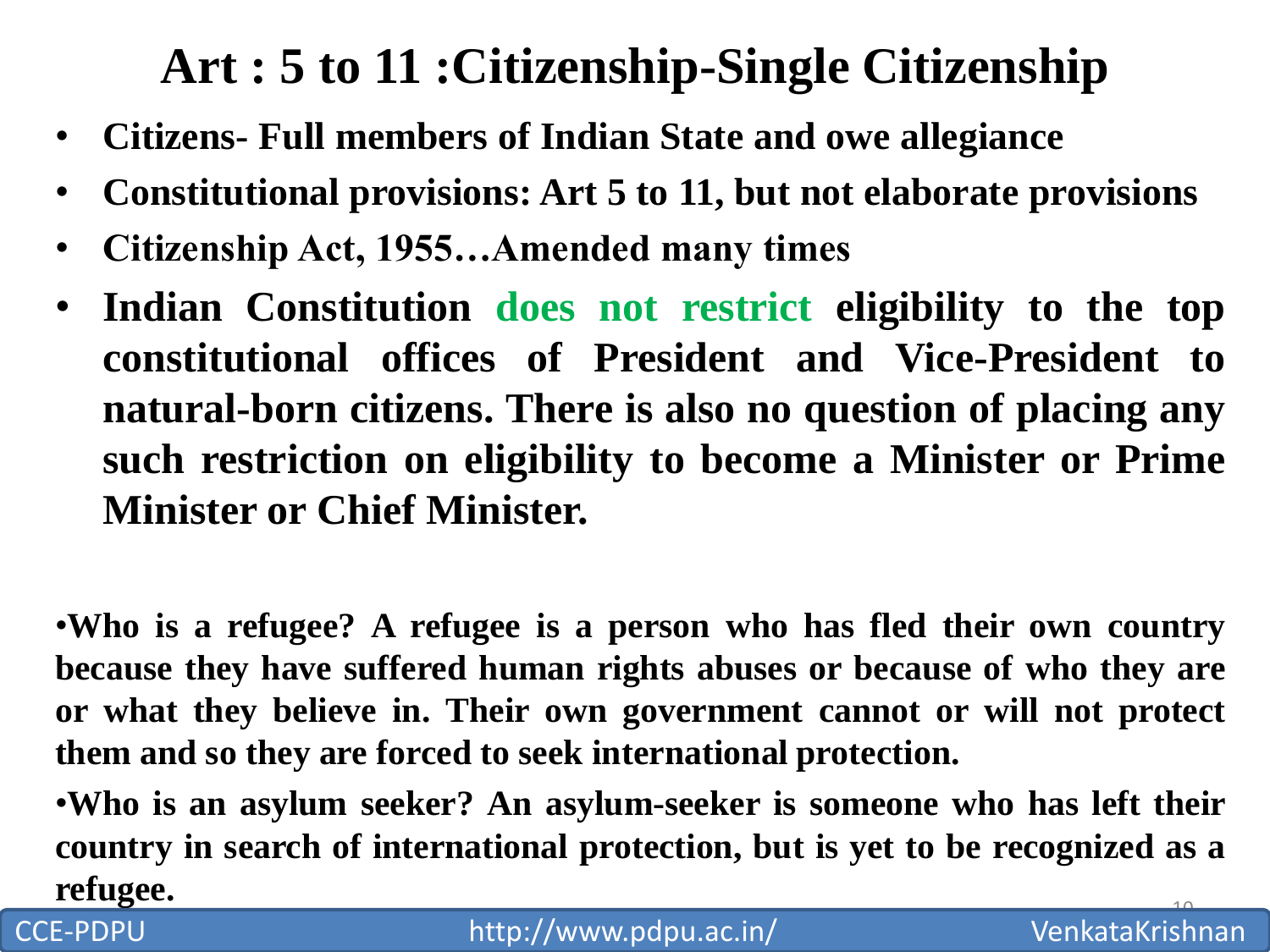#### **Acquisition of Citizenship**

- **By birth but not diplomats children**
- **By descent – born outside and either of parents Indian citizen but, registration with consulate/embassy**
- **By registration – to person like a person married to a citizen of India, resided in India for some years…Oath**
- $\checkmark$  By naturalization to any person with some conditions **[the applicant is not a citizen of a country that denies citizenship for Indians, renounce his/her citizenship, adequate knowledge of a language specified in the Eighth Schedule of the Constitution] & distinguished person of science, philosophy, art, literature, world peace & human progress …Oath**
- **By incorporation of territory**

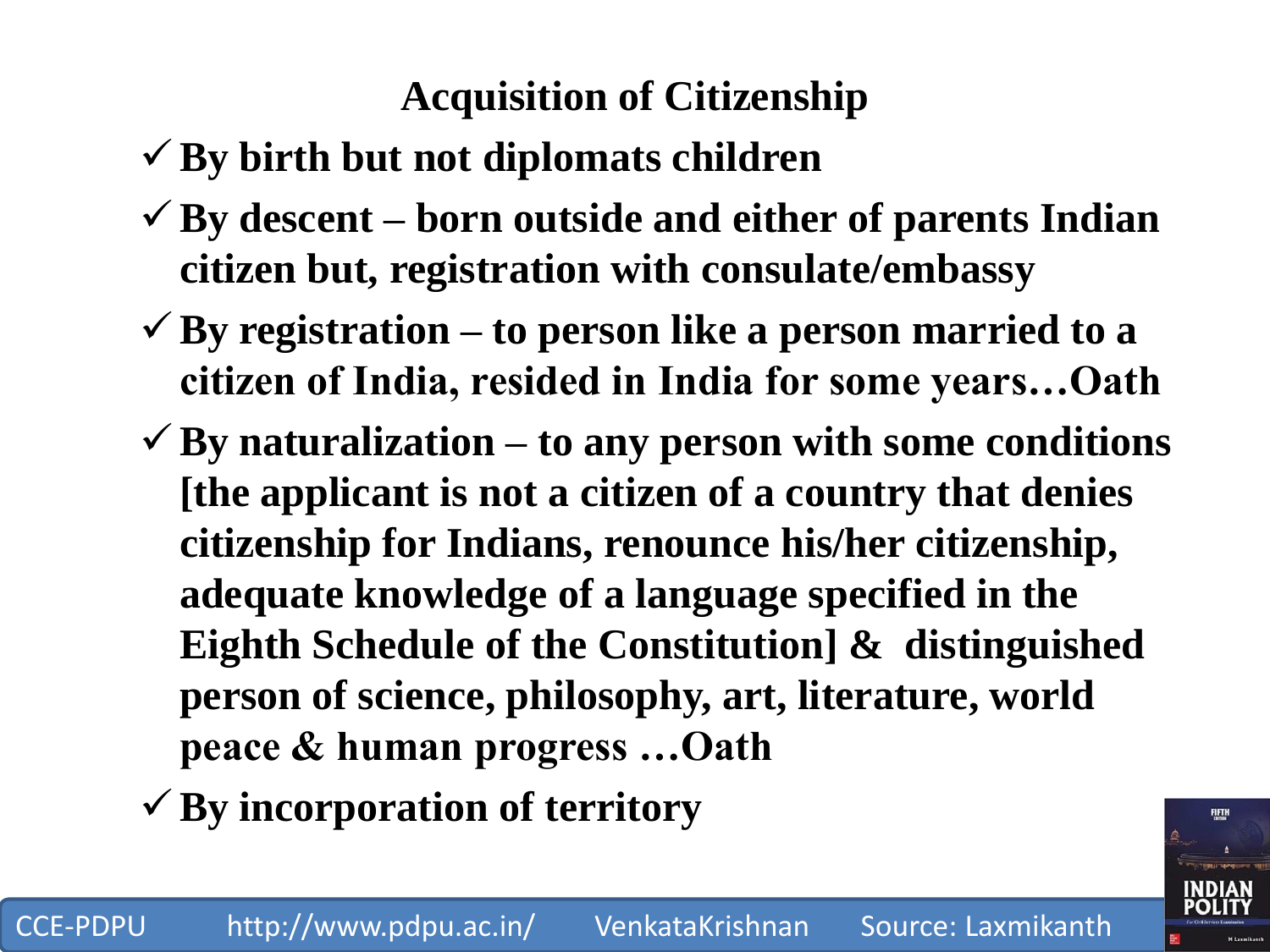#### **Mrs. Sonia**

- **1968, the year she married Rajiv Gandhi**
- **she surrendered her Italian passport on 1983 [thereby relinquishing her Italian citizenship]**
- **1983 chose to acquire Indian citizenship – for citizenship by registration only people of Indian origin, if they had resided in India for six months before the date of their application, qualified - So, by naturalisation as provided for under Section 6 of the Citizenship Act, 1955. Section 6 of the Citizenship Act, 1955: enables any person not born in India or having Indian parents to become an Indian citizen if he or she has resided in the country for at least (14 years) on the date of application**
- **1986 when Section 5 (c) was inserted in the Citizenship Act, 1955, through an amendment - enables a foreign spouse marrying an Indian citizen to acquire Indian citizenship by registration**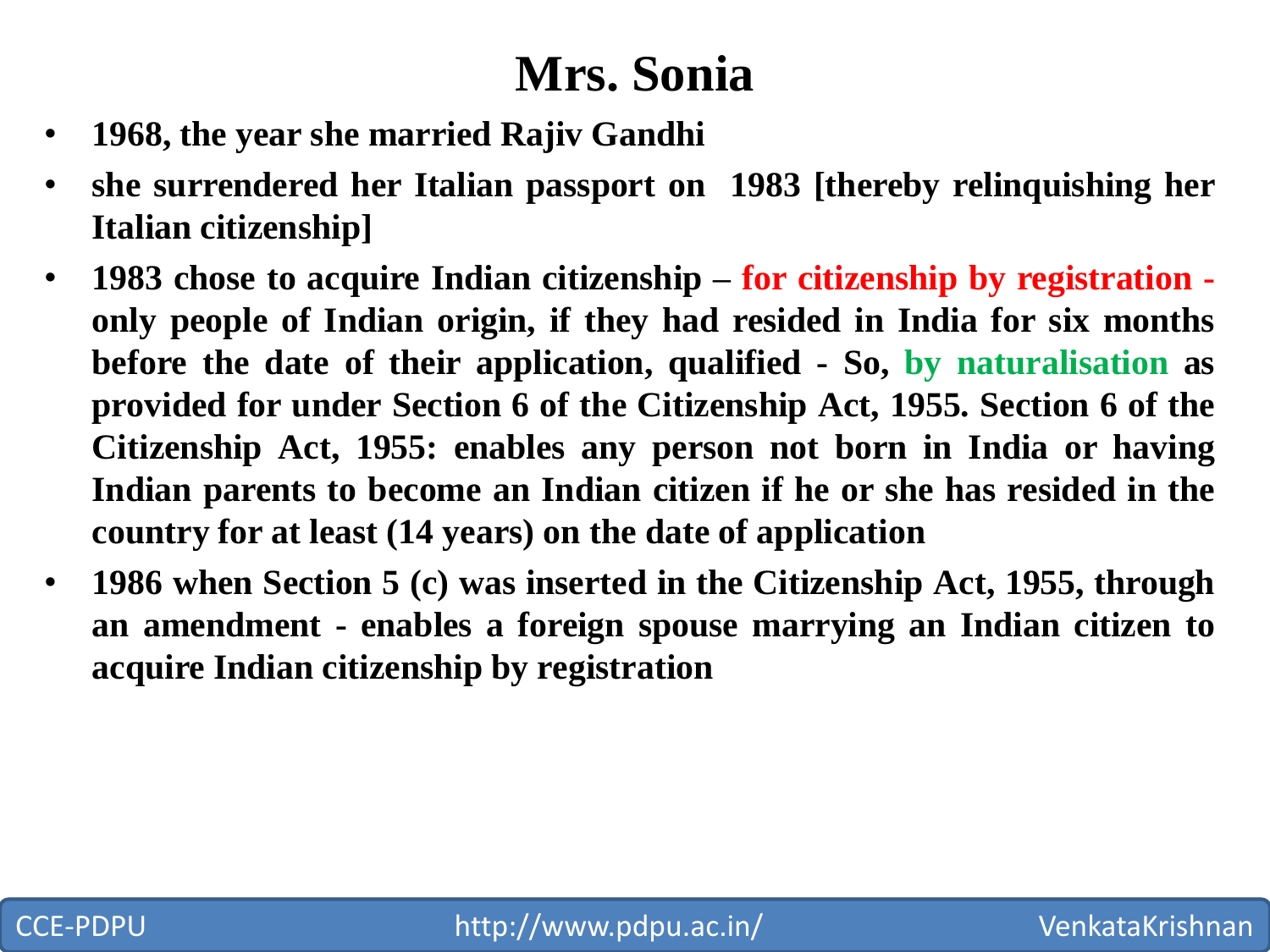### **Loss of Citizenship**

- **By Renunciation – renounced one's child can resume citizenship**
- **By Termination – Voluntarily accept citizenship of another country**
- **By Deprivation – Compulsory termination – 7 years continuously out of country Exceptions to non- discrimination**
	- **For certain state/UT employment, education – residence**
		- **Interest of tribals**
		- **J&K -the state Govt**

**--------------------------------------------------------------- NRIs - Indian citizens not residing in India - vote through electronic-ballots or through proxy**

**PIOs - Persons of Indian Origin** 

**OCI - Overseas Citizenship of India**

• **The PIO-OCI merger comes close on the heels of promulgation of an ordinance on January 6 amending the Citizenship Act, 1955. The ordinance incorporated the eligibility and additional benefits of PIO card in OCI card and provided certain other relaxations to OCI card-holders. The relaxations include allowing breaks not exceeding 30 days in the one-year continuous stay required before applying for Indian citizenship and registration as an OCI by a minor born to Indian parents or by the spouse of an Indian citizen or OCI after two years of marriage.** FIFTH

13

**Art 11: Parliament to regulate Citizenship**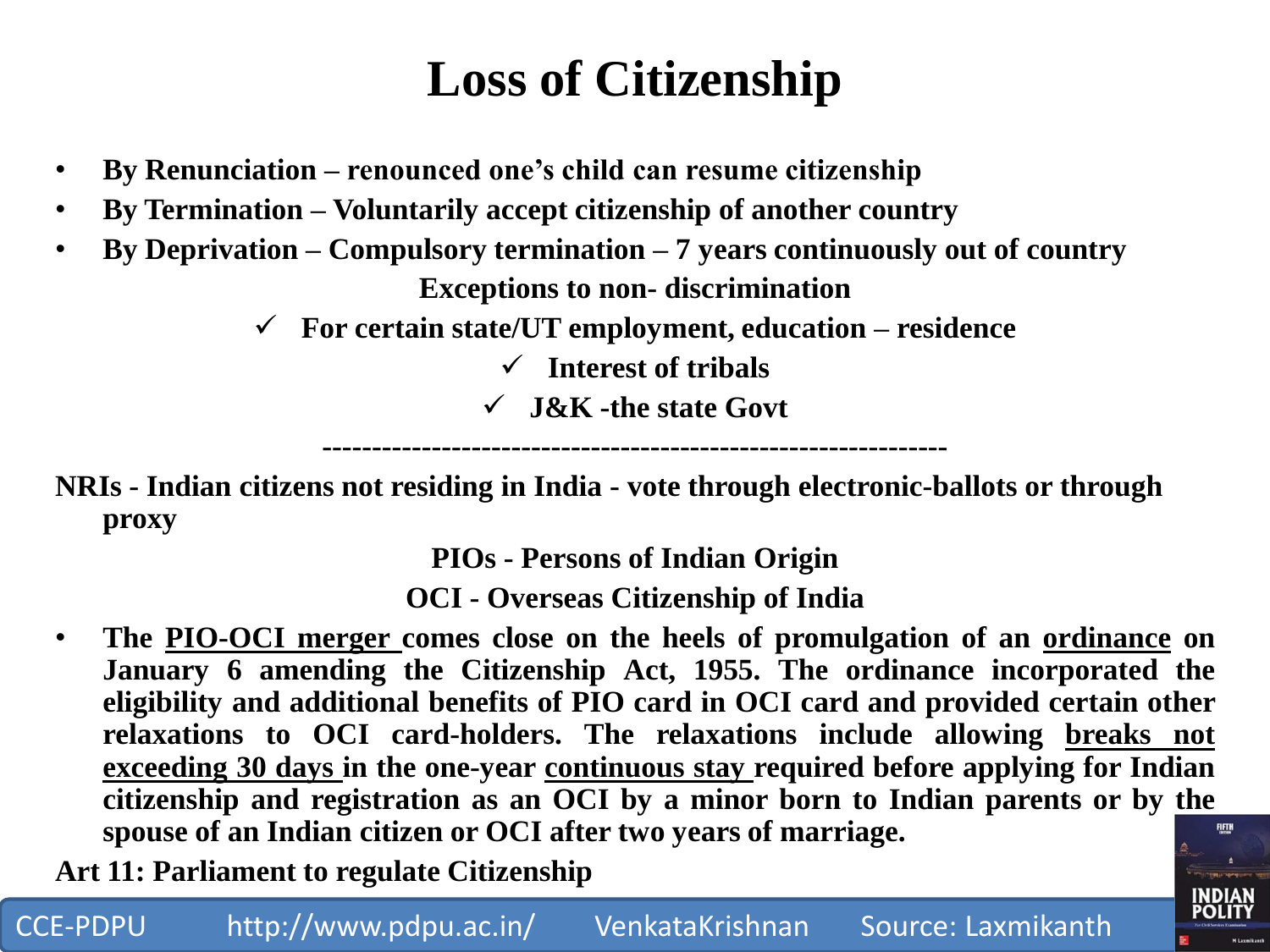**India grants asylum and provides direct assistance to some 200,000 refugees from neighbouring countries. As the country lacks a national legal framework for asylum, UNHCR conducts registration and refugee status determination (RSD)**

**The established position of New Delhi on refugees is that once normality returns in their respective home countries, such persons should go back.**

**India has not ratified the 1951 U.N. Convention and 1967 U.N. Protocol on Refugees**